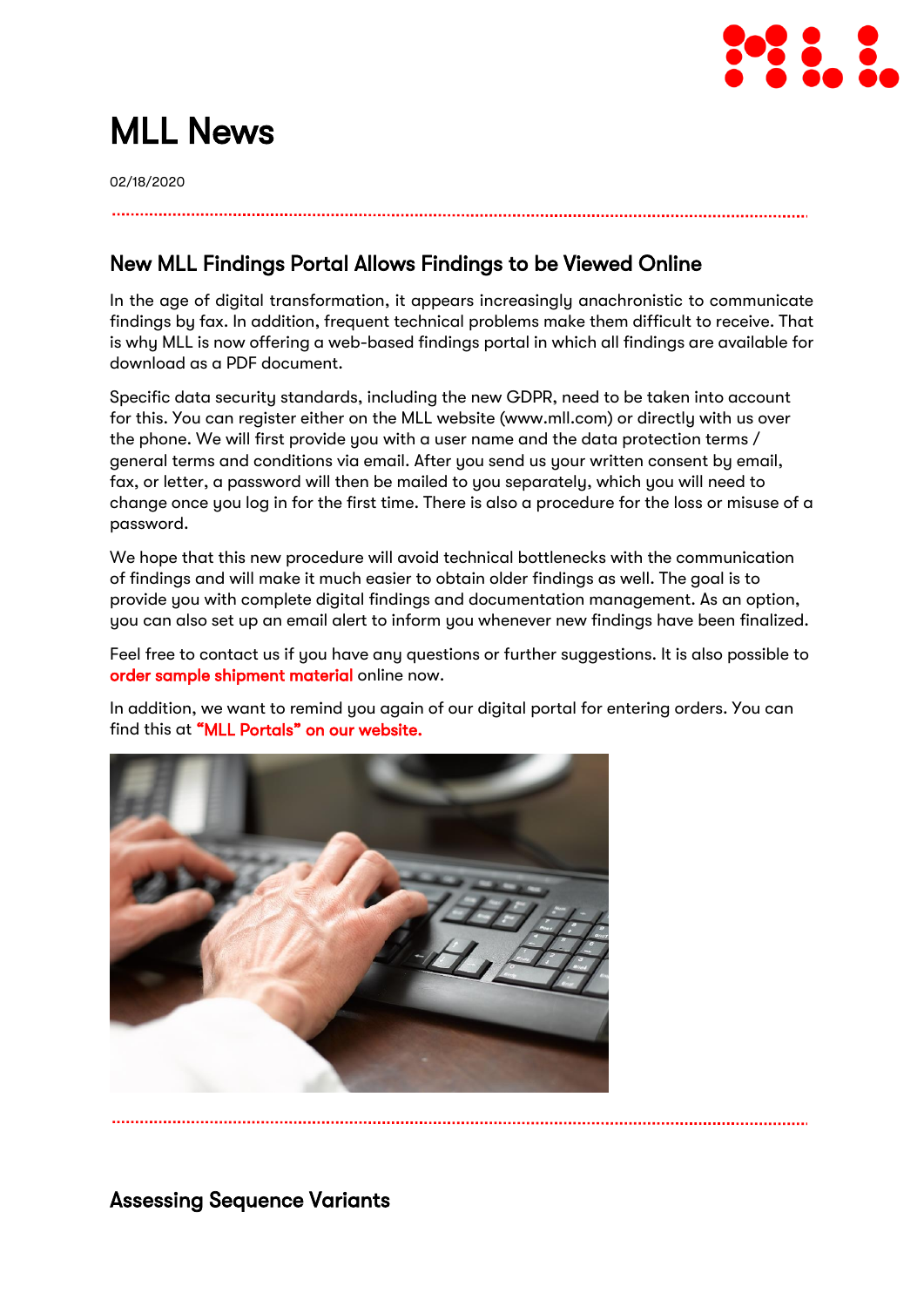

Sequencing technologies have developed rapidly in the last few years. It is possible to sequence an entire genome or a larger panel within just a few days. At the MLL, data from the sequencing machine is loaded to our private cloud in real time and automatically preprocessed using the very latest algorithms. These algorithms compare the sequence of four bases (the nucleotides A, C, G, and T) obtained for individual patients to a reference sequence. It quickly becomes apparent that no one patient is identical to any other. An individualized sequence assessment is a prerequisite for personalized diagnostics and therapy.

In the past, sequence alterations were typically assigned to two categories: *"Mutations"* and *"Polymorphisms"*. Most of the sequence differences – the ones we see on a daily basis – are polymorphisms. These occur in the population with varying frequencies, are transmitted, and, according to what we know today, usually have nothing to do with any subsequent diseases. They explain blood type features or hair and eye color, for example. Acquired mutations are different. These are caused by errors introduced whilst copying the double stranded DNA during cell division. Targeted therapies as well as cell-based and/or animal models that extensively characterize the function of the more frequently occurring acquired mutations such as *JAK2* V617F or *BRAF* V600E already exist.

However, the rapid increase in sequencing data from healthy and a wide variety of diseased tissues has made it clear that there is a broad spectrum between mutations that are clearly associated with diseases and non-pathogenic polymorphisms. Just because a change has occurred during the course of disease does not automatically make it the cause (or the "driver") of the disease. Some changes are merely byproducts of rapid cell division or of a defective DNA repair mechanism and are referred to as "passenger" alterations. In addition, a patient may have been born with a change that favors the development of the disease or influences the response to medications. Making it even more difficult is the fact that individual genes (e.g. *TET2*) exhibit such a diverse mutational landscape that functional characterization of each individual mutation is often not feasible.

For this reason, scientists prefer to use the term "*variant"* instead of *mutation or polymorphism.* Every day we face the challenge of interpreting each patient's variants in the overall clinical context. To do this, we employ the most advanced technical resources. Thanks to artificial intelligence, we are better able to predict the function of a variant (see Hutter *et al.* ASH 2019). Moreover, the GnomAD database project enables us to compare each change with data from more than 100,000 individuals with just one click of the mouse.

Even so, it still happens that we are the first in the world to detect a variant or that the data is contradictory. A comparison with germ line material can be helpful in these cases. To do this we collect a buccal swab and a sample of fingernail. If no evidence of the variant can be found in these samples, we then assume that the variant has been acquired and is therefore only present in the leukemic cell and its precursors. This type of variant serves as a marker of outcome, as it should no longer be present following successful therapy.

Once such a variant becomes better described, we can use this information to help subsequent patients. That is the reason why we have been collecting all mutations, variants, and polymorphisms for more than 14 years. We have access to this expanding wealth of information for each new case and this contributes to improve the diagnostics for each individual patient every day.

#### [More information can be found here.](http://www.haematologica.org/content/early/2019/05/13/haematol.2019.218917.full.pdf+html)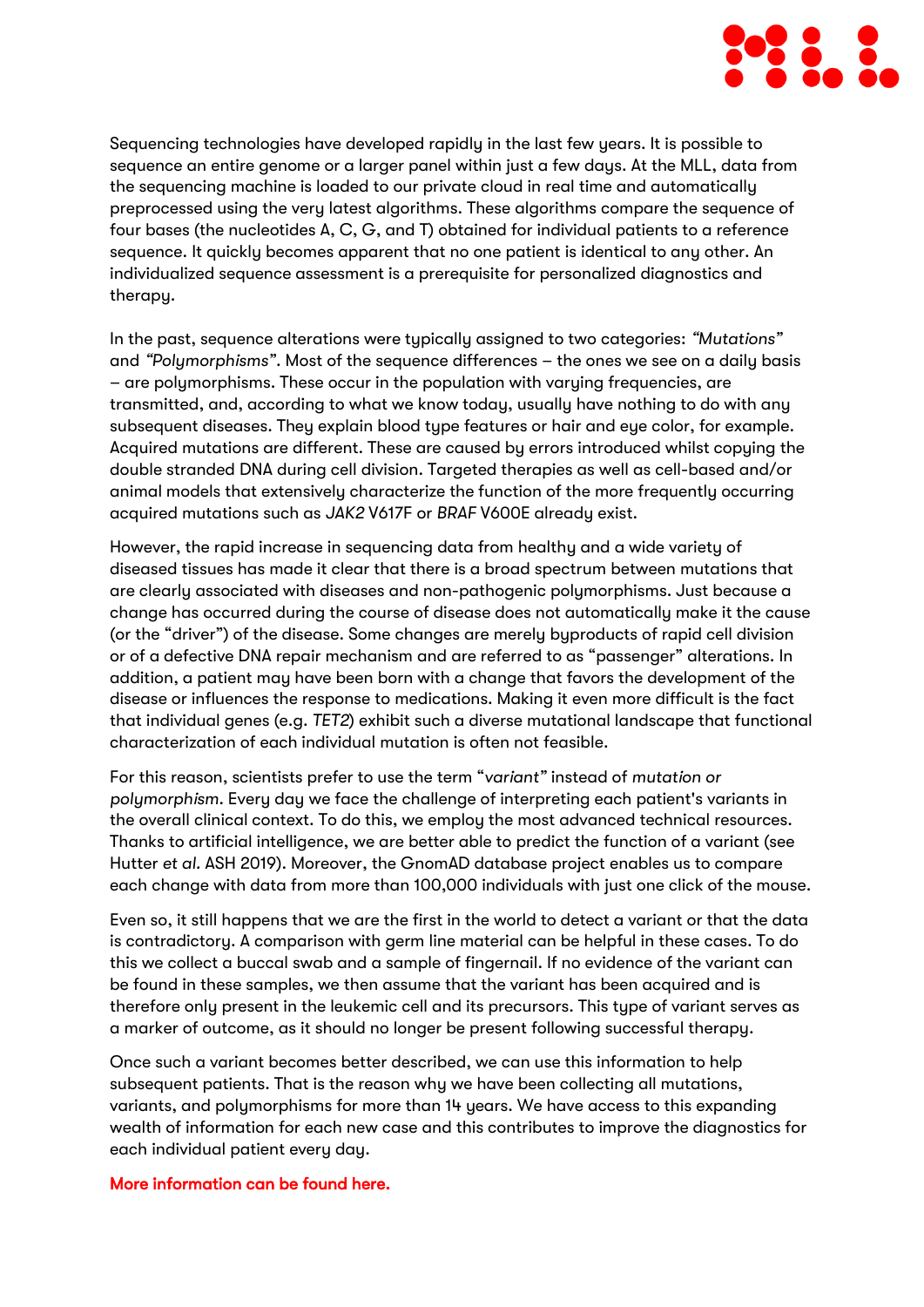



## The Use of Artificial Intelligence at MLL Munich Leukemia Laboratory

Whether a search engine or digital assistant is involved, artificial intelligence (AI) has long been a part of our day-to-day work. There are success stories in imaging-based diagnostics thanks to AI as well. [Preliminary studies,](https://www.thelancet.com/journals/landig/article/PIIS2589-7500(19)30123-2/fulltext) for example, indicate that the classification of medical findings using AI is equivalent to traditional methods\*. While AI will never replace medical work, it will support it in significant ways. What this can look like in specific cases and how MLL utilizes the potential of AI to advance hematological diagnostics can be seen from application examples from the MLL departments.

To begin with, AI must learn to identify characteristic features in a dataset. In a training phase, the AI runs through iterative cycles of training and validation until it is finally able to recognize the relevant characteristics autonomously and precisely and to produce a classification. It is also true of AI that practice makes perfect – the training dataset just needs to be big enough.

#### **Cytomorphology**

In the area of cytomorphology, MLL is working to prepare a database that will initially include around half a million annotated single-cell images of peripheral blood cells. Using this, AI will learn to prepare a differential blood count based on blood smears in preparation for the MTA. Planned as the next step is the automated analysis of bone marrow.

#### Chromosomal Analysis

AI has already been supporting MLL in this since the summer of 2019. Based on metaphase images, AI identifies chromosomes, isolates them, and places them in the correct order and orientation in the karyogram. Each karyogram prepared in this way is carefully checked, and any errors are rectified manually. AI support saves a lot of time, which the employees can use for interpreting the data and characterizing complex aberrations. Together with its cooperation partner MetaSystems, MLL is working on continuously improving AI for conventional chromosome analysis.

#### Immunophenotyping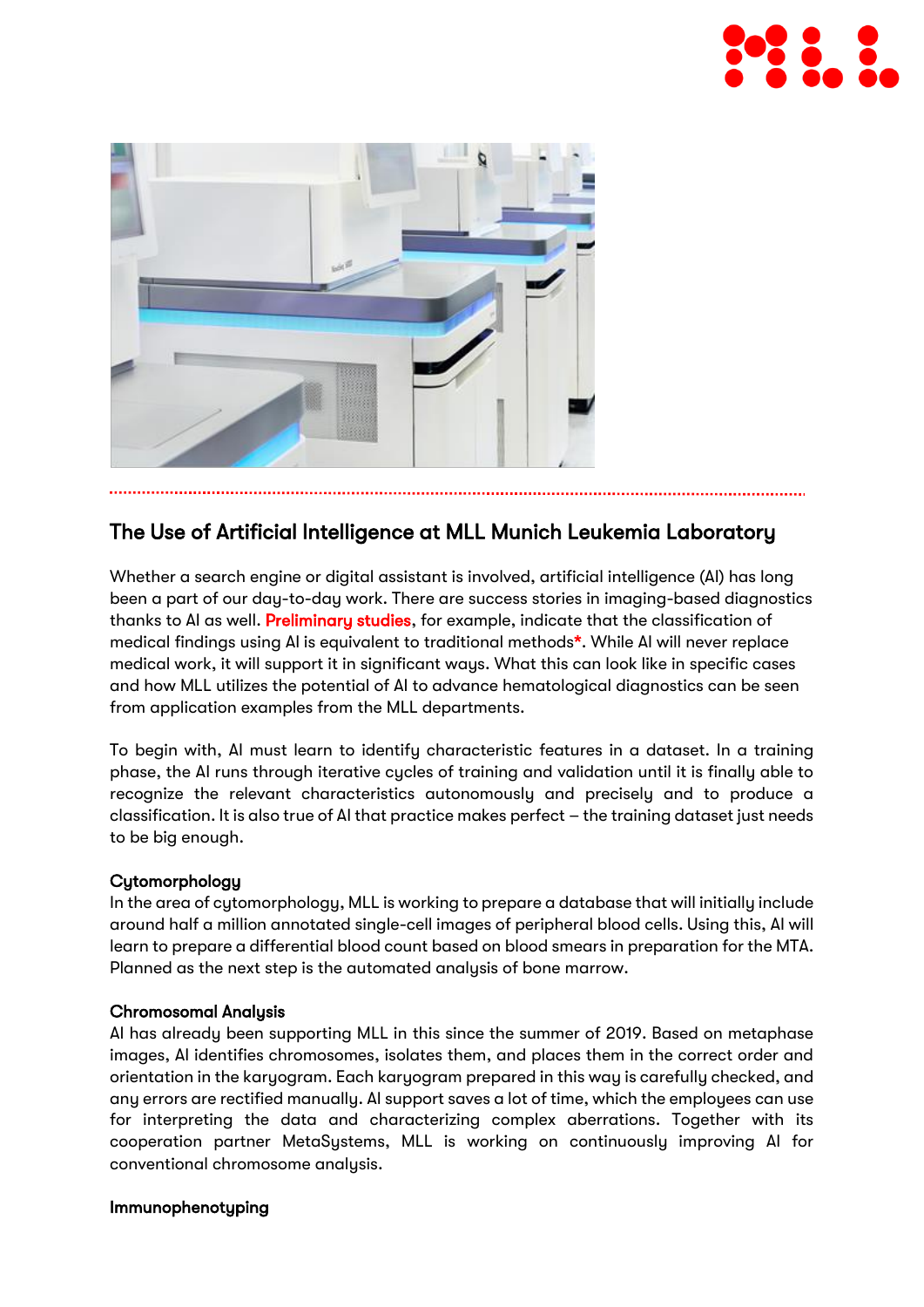

AI used for this application, was developed jointly with the working group of Professor Krawitz (University of Bonn) and is already proving to be a specialist in classifying mature B-cell neoplasias. In a feasibility study conducted over several months, the analysis of raw data from routine flow cytometry assays was compared in parallel and independently by the MTA, physicians/biologists as well as by AI. So far, AI only makes predictions concerning the diagnosis instead of producing findings, but it also indicates how probable the specific diagnosis is and which one would be the second most probable. At a predictive confidence of >95%, AI correctly detected the presence of mature B-cell neoplasia in 99.7% of cases and also provided a correct class allocation 99.3% of the time (Kern et al. 2019 ASH Abstract 886). At present, the goal is to expand the diagnostic spectrum to all other areas of immunophenotyping, including marrow/cortex differentiation using AI.

#### Molecular Genetics

Evidence of mutations in a gene panel of interest can be of great importance for diagnosis, risk assessment and even for the selection of therapies for hematological neoplasias. However, the interpretation of detected gene variants poses a considerable challenge in many cases – because not every gene variant is relevant to disease. The AI tool developed at



### Important Dates

Save the date: Oncology Symposium 2020